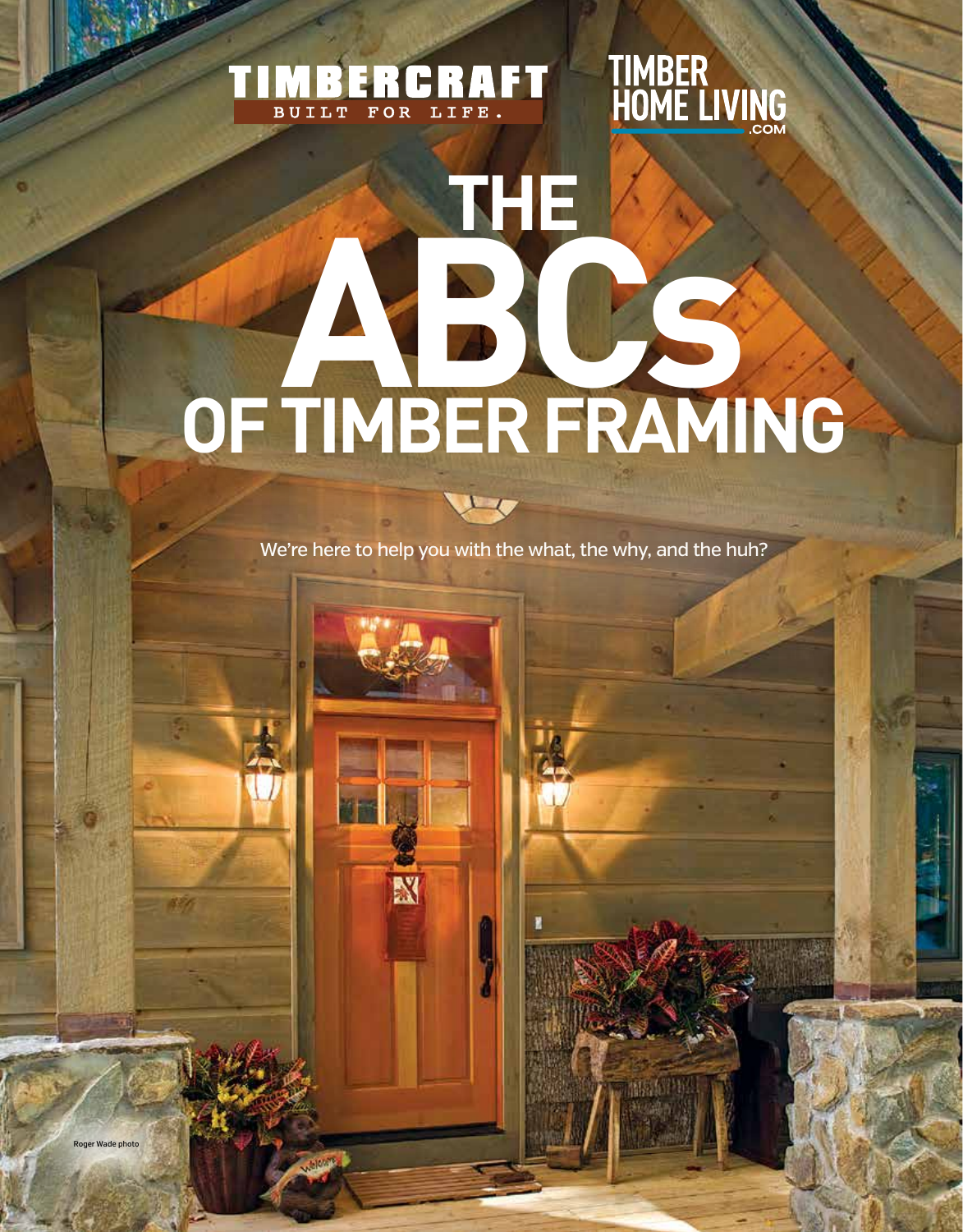**For thousands of years, timber frames have been the preferred construction method of those who favor beauty, durability and versatility. More than just a house, these are legacy homes designed to meet your needs and built to last generations.** 

Roger Wade photo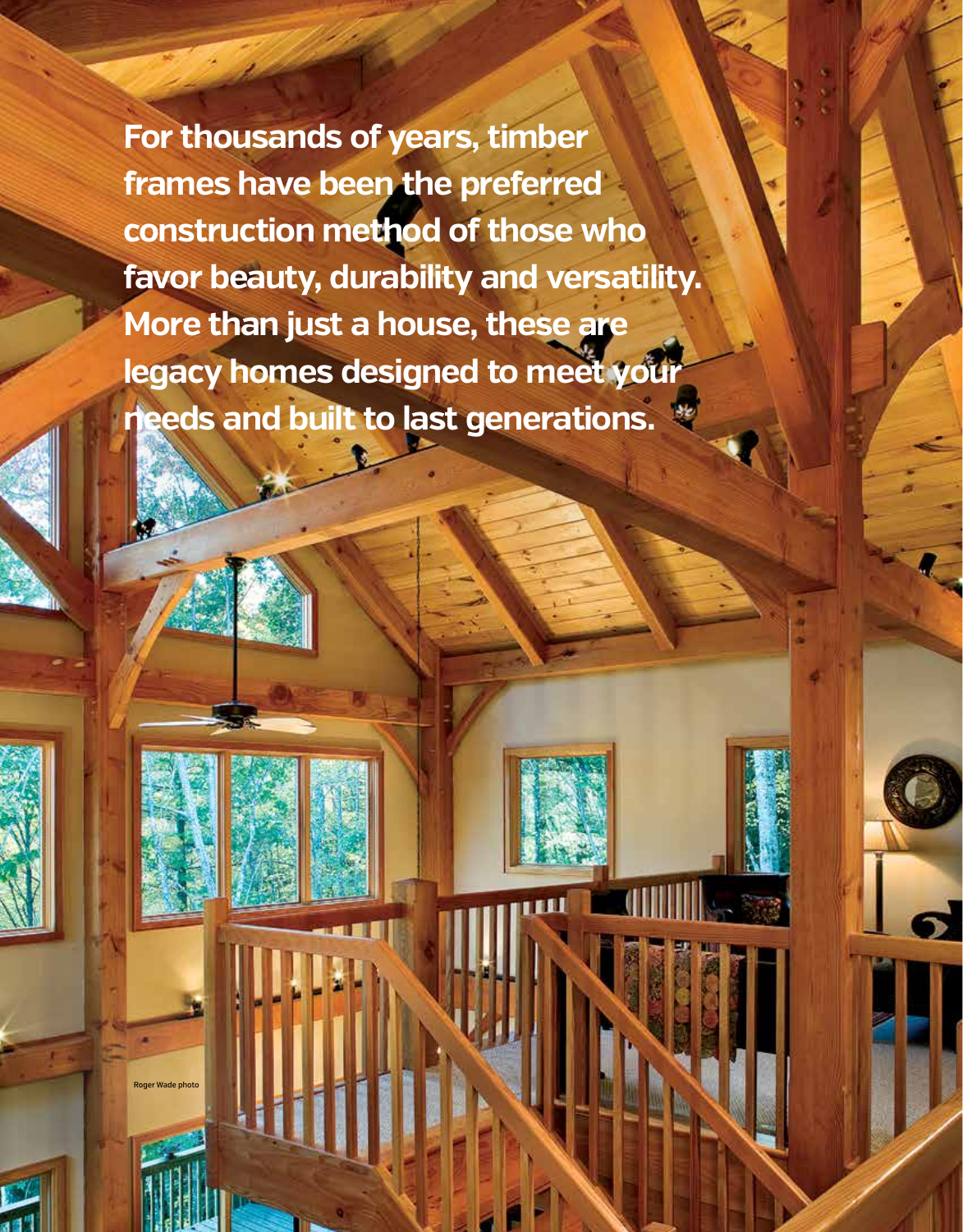Timbercraft's goal is to help you create a place that is built for your life. From what it is to how it's done, here's what you need to know to begin your timber home journey.

#### **WHAT IS A TIMBER FRAME HOME?**

The most common misconception the public has about timber frame homes is that they are the same as log homes. A timber frame is NOT a log home and the key difference is what's going on inside. A timber home could look like a country Victorian, a lake side vacation home, or a picturesque mountain chalet – a timber home is defined by its exposed interior timber structure.

#### **WHY TIMBER IS BETTER**

*Maintenance.* Any wood left outside, from a 2x4 to a log, is going to have some level of perpetual maintenance. Timber frames solve this problem by keeping all timbers inside. Even if you live in the most remote area, the only maintenance you'll need to worry about on your wood is mopping up muddy footprints and man-made wear and tear. With proper maintenance, a timber frame structure won't last a couple decades, it will last hundreds of years.

*Freedom of choice.* With timber homes, not all finishes have to be wood. Drywall, stone, colors; the key thing to remember is that timber frames are designed to provide the frame of your home. When it comes to your walls and ceilings, you're not tied to wood and are free to use anything you can dream of!

*Hybrid.* A fusion of timber with other non-wood materials has become increasingly popular in recent years because it makes timber framing accessible to any budget, why waste money timber framing a closet or laundry room. Focusing on high-use areas helps to cut down on costs down the road.

#### **WOOD THAT YOU COULD USE**

Let's move from the why to the what: the various wood species options for your home. There are several species and drying methods available with pros and cons, both aesthetic and structural, for each. Keep in mind that where you build may influence the type of wood species you can use. That's one reason you won't see the exact cost of a timber frame home on a company's website – every project depends on individual geographic and climate factors.



#### **DOUGLAS FIR**

- $\blacksquare$  The original
- **n** Enormous logs, close to 6 feet in diameter
- $\blacksquare$  Though soft, is actually the strongest wood
- **n** Most come from the Oregon coast. Shipped to the desert to air dry and "cook"
- Clean and untwisted timbers good for grand arches



#### **OAK**

- Midwest wood
- **n** Great for rustic look
- $\blacksquare$  Beams will check and twist,

which doesn't affect structural integrity, but offers an alternative aesthetic appeal

- $\blacksquare$  Double the weight of Douglas fir
- $\blacksquare$  Second strongest (will bend/ deflect a little bit sooner)



#### **PINE**

- <sup>n</sup> Midwest wood
- $\blacksquare$  Most economical but is not as strong
- $\blacksquare$  Won't work with heavy snow loads
- **n** Almost always built "green," as in recently harvested. Makes the most accurate joinery



#### **CEDAR**

- **n** Mostly comes from Canada
- $\blacksquare$  Being an import, it's more expensive
- **n** Very pretty but also one of the weakest wood species
- Used mostly for tongue and groove, shingles etc.

Last but not least - and definitely most expensive - is reclaimed wood. These are timbers that have been repurposed from an existing structure and are the most expensive. Someone had to go and literally tear down an existing building. You'll need approximately 15-20% additional extra wood because some will be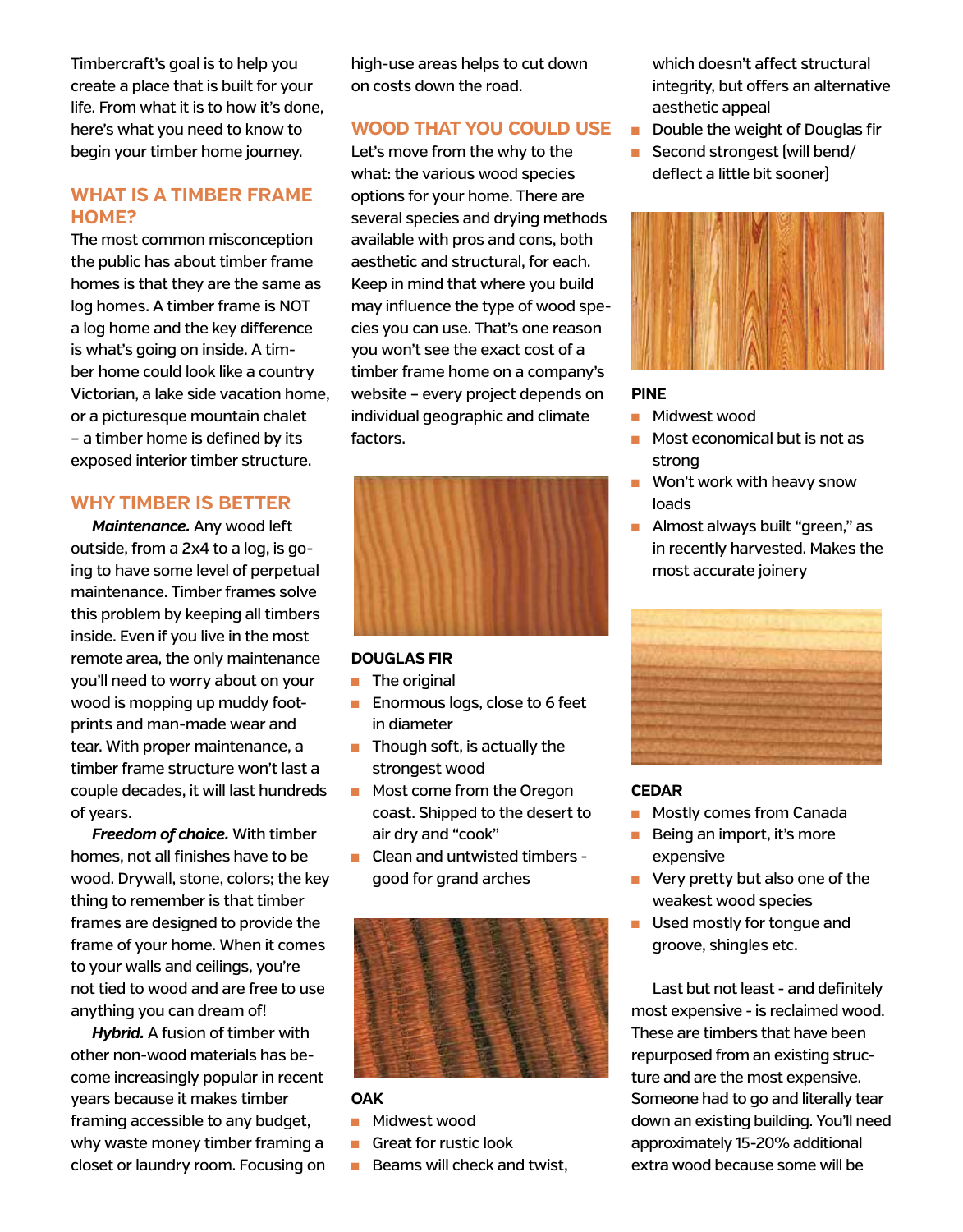

disqualified due to rot. Also, reclaimed wood requires more production time due to "mapping" which is the alignment of beams that have twisted over hundreds of years. Some reclaimed timbers were cut in the 1800s when measurements weren't as precise, so different sized ends need to be manually adjusted. Reclaimed takes longer to lay out, but it is exceptionally pretty.

#### **COMING TOGETHER - IT'S ALL ABOUT THE JOINERY**

One aspect of timber homes that truly makes them like a work of art is the way in which these massive timbers fit together so elegantly. Housing joints in a pocket makes them technically more secure and are also aesthetically prettier. Remember: If it's not tight, it's not right.

There are two methods of joinery for timber frames:

*Post & Beam.* Metal fasteners are either hidden inside the timbers (slotted) or exposed (through steel plates). This method is remarkably sturdy and therefore highly recommended in the west, where seismic activity is common, and in the mountains or other areas with heavy snowfall.

*Mortise & Tenon.* Sometimes referred to as "true timber framing," mortise and tenon involves the more traditional method in which a wooden tenon (outie) is fitted into a mortise (innie), holding the structure together.

Since a wooden peg costs \$2 and a steel plate costs \$40, mortise & tenon is more economical, while post and beam is more secure.

#### **"Trimbers"**

**Though they look sturdy, "trimbers" are beams that serve no real structural purpose. In secondary rooms such as an office, playroom, or den, they can provide that cozy timber frame feel for a fraction of the budget. Consider adding them to the hybrid areas of your home.** 

Copyright © 2020 Cruz Bay Publishing, Inc., Boulder, CO. This publication may not be reproduced, either in whole or part, in any form without written permission from the publisher.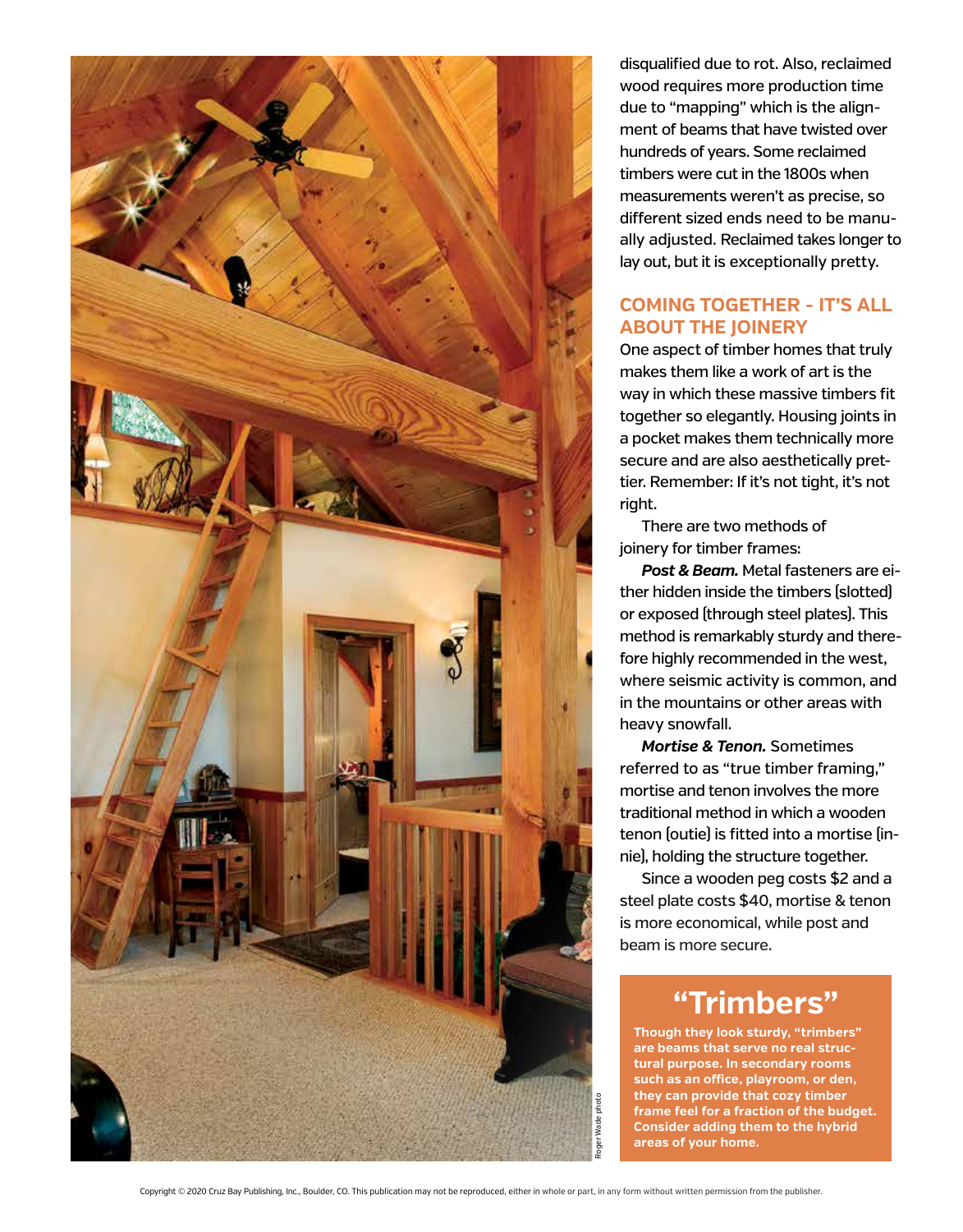#### **DESIGN**

Timber frames are loved by both builders and homeowners because they're customizable, making it easy to bring what's in your heart to life. At the heart of that customization is a sense of balance.

Timber homes have two sources of cost: production time and wood. Certain design considerations will increase production time, so you'll want to balance all options against your budget. A full timber home is very rare, and a hybrid home allows you to focus the timbers on the most important areas of your home.

#### **KNOW YOUR TRUSS**

Here is an overview of basic timber bents, or structural networks of timbers:



#### **SIMPLE**

- **No Very straightforward with** minimal joinery
- $\blacksquare$  Clear span, which means there's no post coming down the middle
- Useful for designs 15-18 feet wide



#### **QUEEN POST**

- $\blacksquare$  Clear span, but with four more joints
- **n** Additional joinery makes it more expensive
- $\blacksquare$  Can apply to designs that require 24-30 feet



#### **KING POST**

- $\blacksquare$  The oldest style of truss, also the strongest
- $\blacksquare$  Supports the ridge with side struts to support rafters
- **n** Very customizable: can arch the bottom beam, add struts, whatever you want!

The best part: all trusses can be mixed and matched to fit your vision. These classic examples are just the beginning. Flip through a magazine, like *Log & Timber Home Living,* for ideas on the kind of truss you want.



#### **3-POST**

- Not a clear span, due to middle post
- $\blacksquare$  Supports designs as wide as 34 feet



#### **4-POST**

- $\blacksquare$  Not a clear span
- Posts are spaced conveniently apart
- $\blacksquare$  Can support designs 40 feet wide



#### **HAMMER BEAM**

- Clear span
- Can handle heaviest loads
- Virtually no limit to how wide they can go, over 50 feet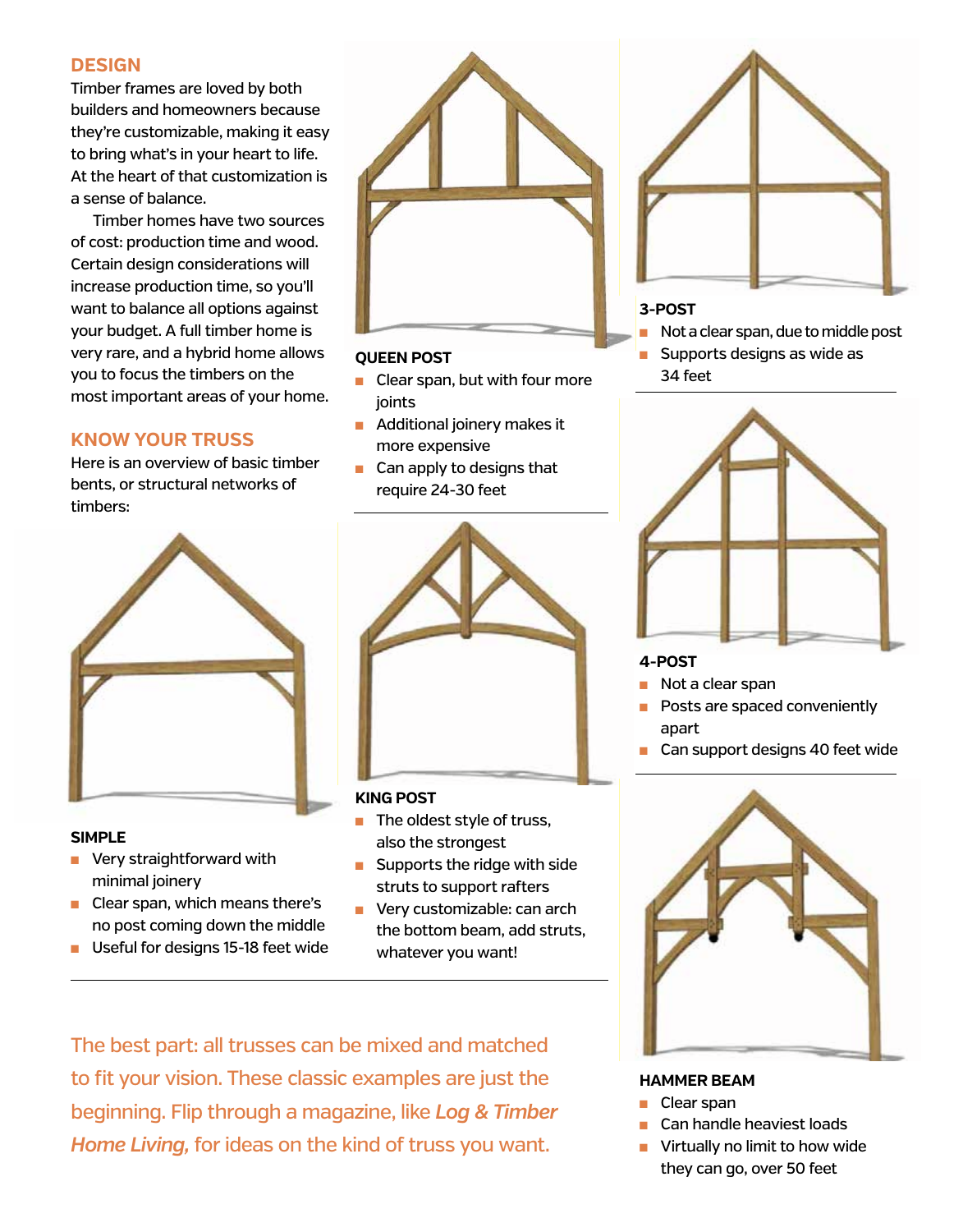#### **THE JOB SITE**

Before you go down the road of building a timber home, it's important to make sure your build site has everything it needs to support construction – like an accessible road. All materials will be shipped on a 48-foot semi-trailer and most frames require a crane to lift your beams into place. Remote job sites can have materials shuttled in from a local lumberyard.

Be sure to show the intended site to your timber manufacturer. From making sure the land is solid to ensuring heavy machinery will have the ability to operate, it's important to keep your whole team in the loop.

#### **HOW TO GET STARTED**

The end of this walkthrough marks the beginning of your journey. Now that you know the what, how, and why of timber framing – here's what you need to know for getting started.

Every timber frame manufacturer will have stock floor plans. However, under 5% of homes built are exactly a stock plan. Use them as jumping off points. Even a fully custom timber frame will take 6-9 months to construct. Once the frame arrives on site, it only takes days to erect. Everything is assembled and disassembled in the shop several times before shipping to ensure accuracy.

When speaking with your timber manufacturer, they'll need to know the exact county where you plan to build so they can size the timbers and organize all the required codes.

For more information, reach out to the President and CEO of Timbercraft, Bob Sternquist, at *Bob@timbercraft.com.*

#### **A Method as Old as Time**

**Timber Framing is the oldest documented form of construction in the world. In the Old Testament, King Solomon hired the Sidonians to provide timber for his temple (1,000 BC). Any structure built prior to 1860 is a timber frame or post & beam building. Walk into any Old-World church and look up; without a doubt you'll see some variation of a King Post truss holding up the roof. After this period, timber framing took a step back due to the mass production of 2x4s and the square-head nail.**